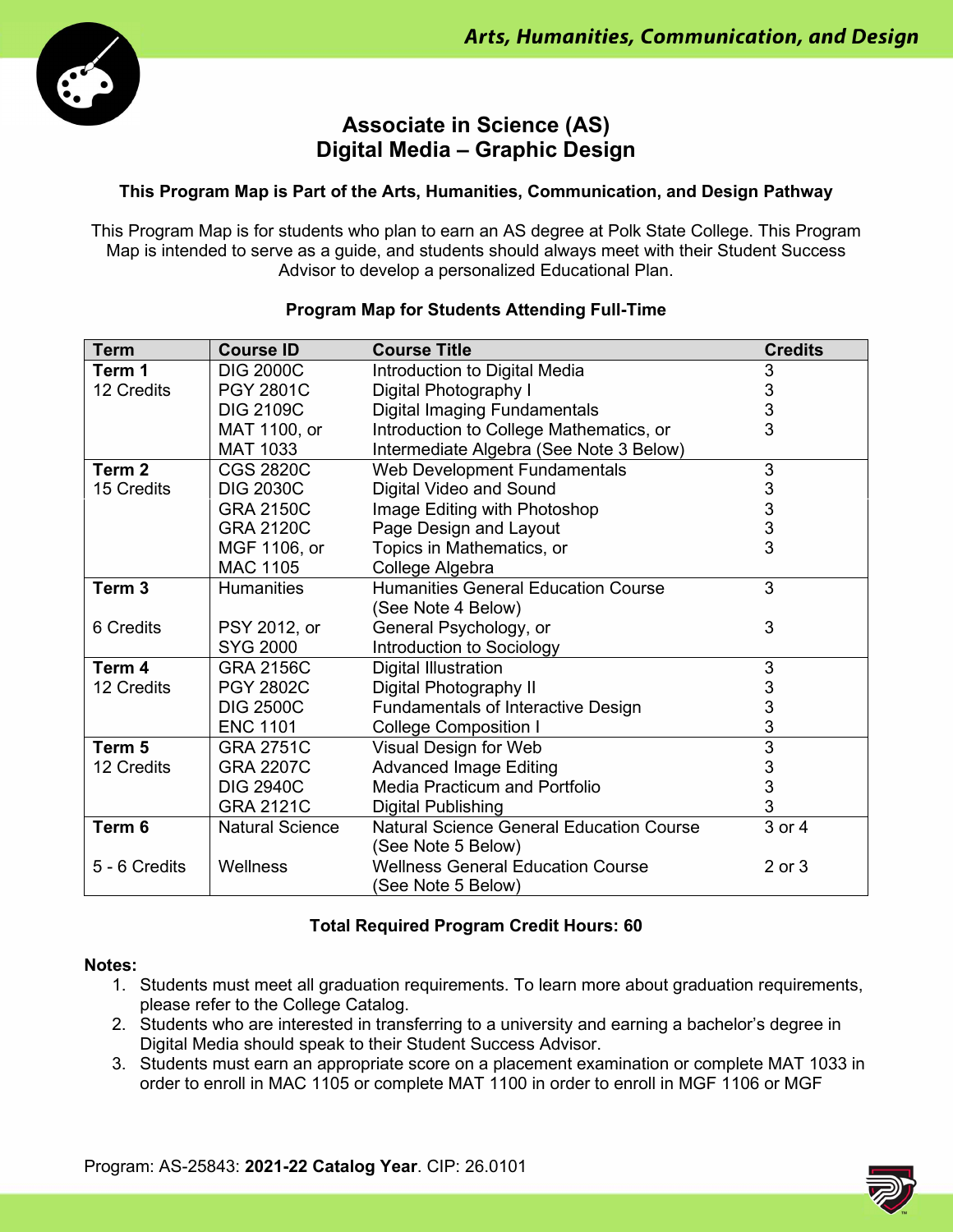

1107. MAT 1033 and MAT 1100 are not included in the program of study and do not count toward total required program credit hours.

- 4. Students may select from one of the following courses: HUM 2020, ARH 1050, ARH 1051, or ARH 2000.
- 5. Students who take a 3-credit-hour Natural Sciences Course must take a 3-credit-hour Wellness Course. Students who take a 4-credit-hour Natural Sciences Course should take a 2-credit-hour Wellness Course.

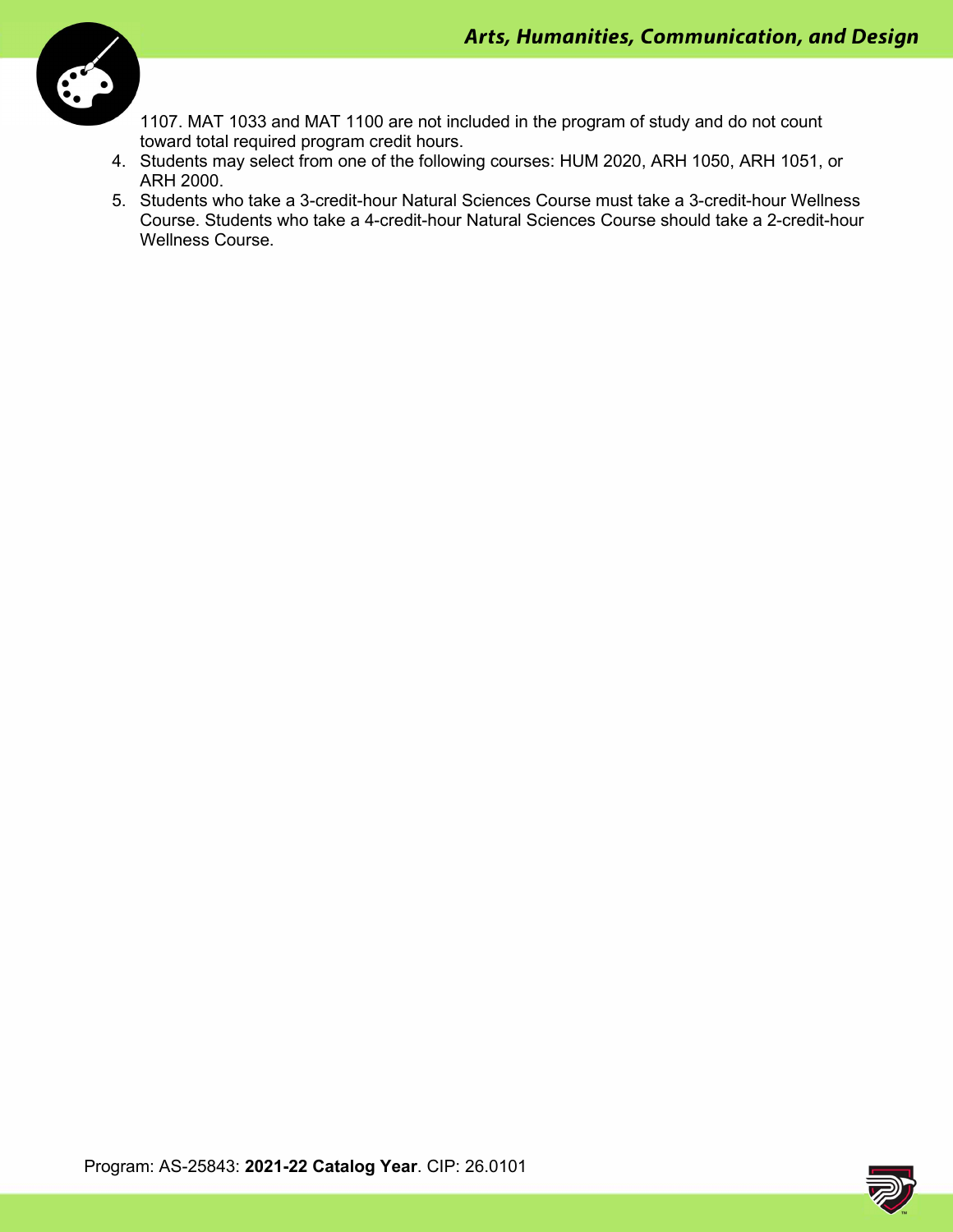

# **Associate in Science (AS) Digital Media – Graphic Design**

# **This Program Map is Part of the Arts, Humanities, Communication, and Design Pathway**

This Program Map is for students who plan to earn an AS degree at Polk State. This Program Map is intended to serve as a guide, and students should always meet with their Student Success Advisor to develop a personalized Educational Plan.

| Program Map for Students Attending Part-Time |                        |                                                 |                |  |  |
|----------------------------------------------|------------------------|-------------------------------------------------|----------------|--|--|
| <b>Term</b>                                  | <b>Course ID</b>       | <b>Course Title</b>                             | <b>Credits</b> |  |  |
| Term 1                                       | <b>DIG 2000C</b>       | Introduction to Digital Media                   | 3              |  |  |
| 6 Credits                                    | <b>DIG 2109C</b>       | Digital Imaging Fundamentals                    | 3              |  |  |
| Term 2                                       | <b>PGY 2801C</b>       | Digital Photography I                           | $\overline{3}$ |  |  |
| 6 Credits                                    | MAT 1100, or           | Introduction to College Mathematics, or         | 3              |  |  |
|                                              | <b>MAT 1033</b>        | Intermediate Algebra (See Note 3 Below)         |                |  |  |
| Term <sub>3</sub>                            | <b>CGS 2820C</b>       | Web Development Fundamentals                    | 3              |  |  |
| 6 Credits                                    | <b>DIG 2030C</b>       | Digital Video and Sound                         | 3              |  |  |
| Term 4                                       | <b>GRA 2150C</b>       | Image Editing with Photoshop                    | $\overline{3}$ |  |  |
| 6 Credits                                    | MGF 1106, or           | Topics in Mathematics, or                       | 3              |  |  |
|                                              | MAC 1105               | College Algebra                                 |                |  |  |
| Term 5                                       | <b>GRA 2120C</b>       | Page Design & Layout                            | 3              |  |  |
| 6 Credits                                    | <b>ENC 1101</b>        | <b>College Composition I</b>                    | 3              |  |  |
| Term 6                                       | <b>GRA 2156C</b>       | Digital Illustration                            | $\overline{3}$ |  |  |
|                                              | <b>Social Science</b>  | Social Science General Education Course         | 3              |  |  |
|                                              |                        | Select One - PSY 2012 or SYG 2000               |                |  |  |
| Term 7                                       | <b>PGY 2802C</b>       | Digital Photography II                          | 3              |  |  |
| 6 Credits                                    | <b>DIG 2500C</b>       | Fundamentals of Interactive Design              | 3              |  |  |
| Term 8                                       | <b>GRA 2121C</b>       | Digital Publishing                              | $\overline{3}$ |  |  |
|                                              | <b>Humanities</b>      | <b>Humanities General Education Course</b>      | 3              |  |  |
|                                              |                        | (See Note 4 Below)                              |                |  |  |
| Term <sub>9</sub>                            | <b>GRA 2751C</b>       | Visual Design for Web                           | 3              |  |  |
| 8 - 9 Credits                                | <b>GRA 2207C</b>       | <b>Advanced Image Editing</b>                   | 3              |  |  |
|                                              | Wellness               | <b>Wellness General Education Course</b>        | $2$ or $3$     |  |  |
|                                              |                        | (See Note 5 Below)                              |                |  |  |
| Term 10                                      | <b>Natural Science</b> | <b>Natural Science General Education Course</b> | 3 or 4         |  |  |
|                                              |                        | (See Note 5 Below)                              |                |  |  |
| 6 - 7 Credits                                | <b>DIG 2940C</b>       | <b>Media Practicum and Portfolio</b>            | 3              |  |  |

# **Total Required Program Credit Hours: 60**

### **Notes:**

- 1. Students must meet all graduation requirements. To learn more about graduation requirements, please refer to the College Catalog.
- 2. Students who are interested in transferring to a university and earning a bachelor's degree in Digital Media should speak to their Student Success Advisor.
- 3. Students must earn an appropriate score on a placement examination or complete MAT 1033 in order to enroll in MAC 1105 or complete MAT 1100 in order to enroll in MGF 1106 or MGF 1107. MAT 1033 and MAT 1100 are not included in the program of study and do not count toward total required program credit hours.